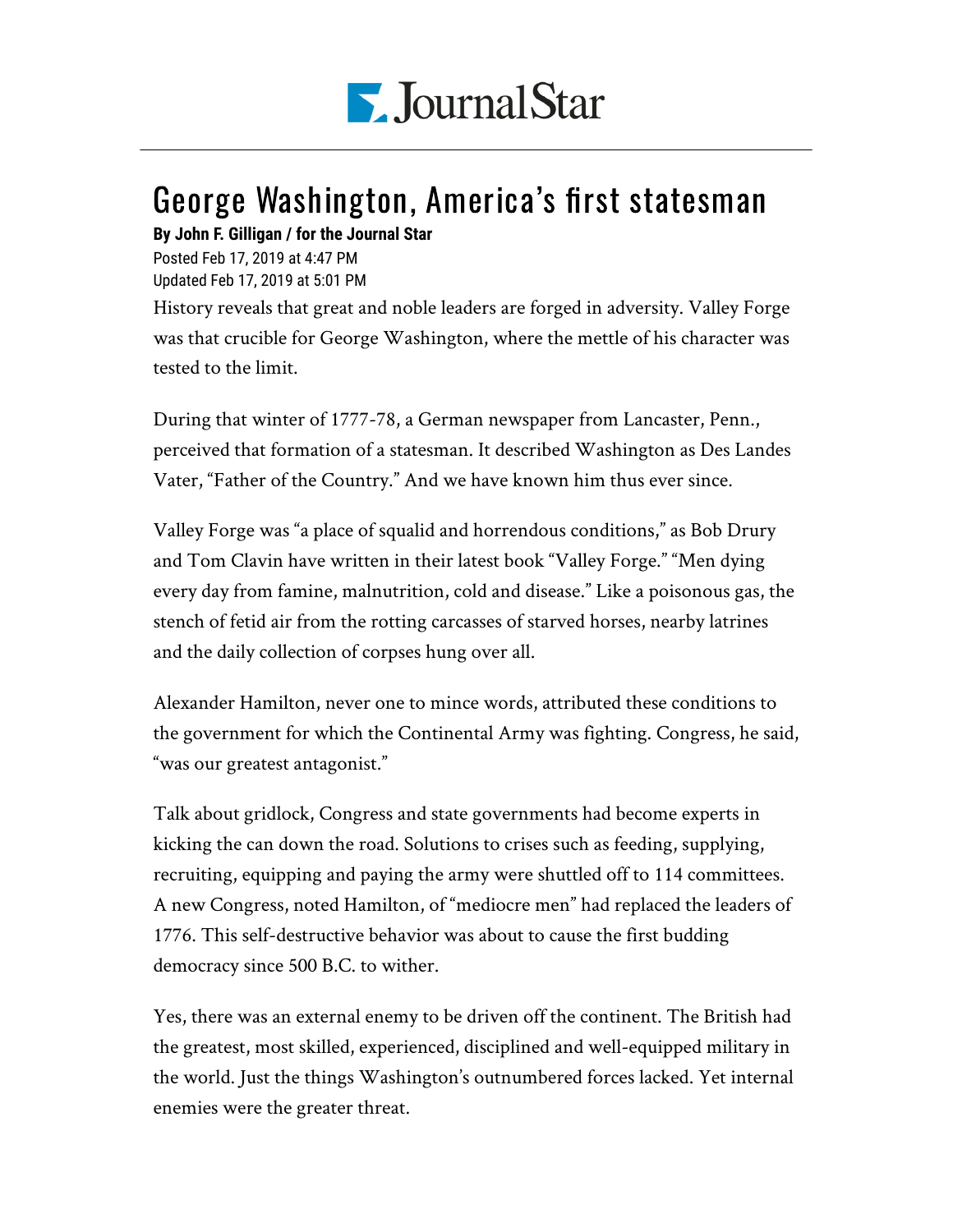Washington had to contend with a dysfunctional Congress and a conspiracy to replace him among some legislators and three of his top generals. Civilian control of the military was invested in Congress to appoint top officers.

Washington honored the principle of a government legitimized by the consent of the people. That's what the war was about. But democracy is different. The freedom it secures with one hand can be unwittingly used to destroy itself with the other.

The conspiracy failed. Yet the entire logistic system of military supplies, including food, clothes and arms, was driven by corruption. War profiteering was pandemic among citizens and some legislators.

Was there any unity among Americans to win the War of Independence?

Historians estimated that 20 percent of the population were Loyalists, 40 percent followed self-interests and 40 percent were committed Patriots.

Furthermore, the newly proclaimed "Free and Independent States" could barely collaborate. Some state militias worked at cross purposes to the strategies of the Continental Army. At times, they were within a hair's length of a civil war.

Antipathies and animosities brewed among regiments from the 13 Colonies.

Virginians refused to fight with New Englanders, especially with free black soldiers. Ethnic and religious divisions plagued the army: Scots, Irish, German, Quakers, Catholics and Jews.

Divisiveness and discord are the deadly pathogens of every democracy. In this case, Washington was the only antigen.

Conditions were exacerbated at Valley Forge where hunger and cold ate at every man, every minute of the day. A week of famine coincided with Washington's 46th birthday. Only 10 percent of the food necessary to feed the army was available. And several hundred officers resigned their commissions.

Washington was able to solidify and inspirit his army. He lived with them with fortitude and conviction on the campground and fought with them on the battleground. He risked his life for them and they for him. He forged the only